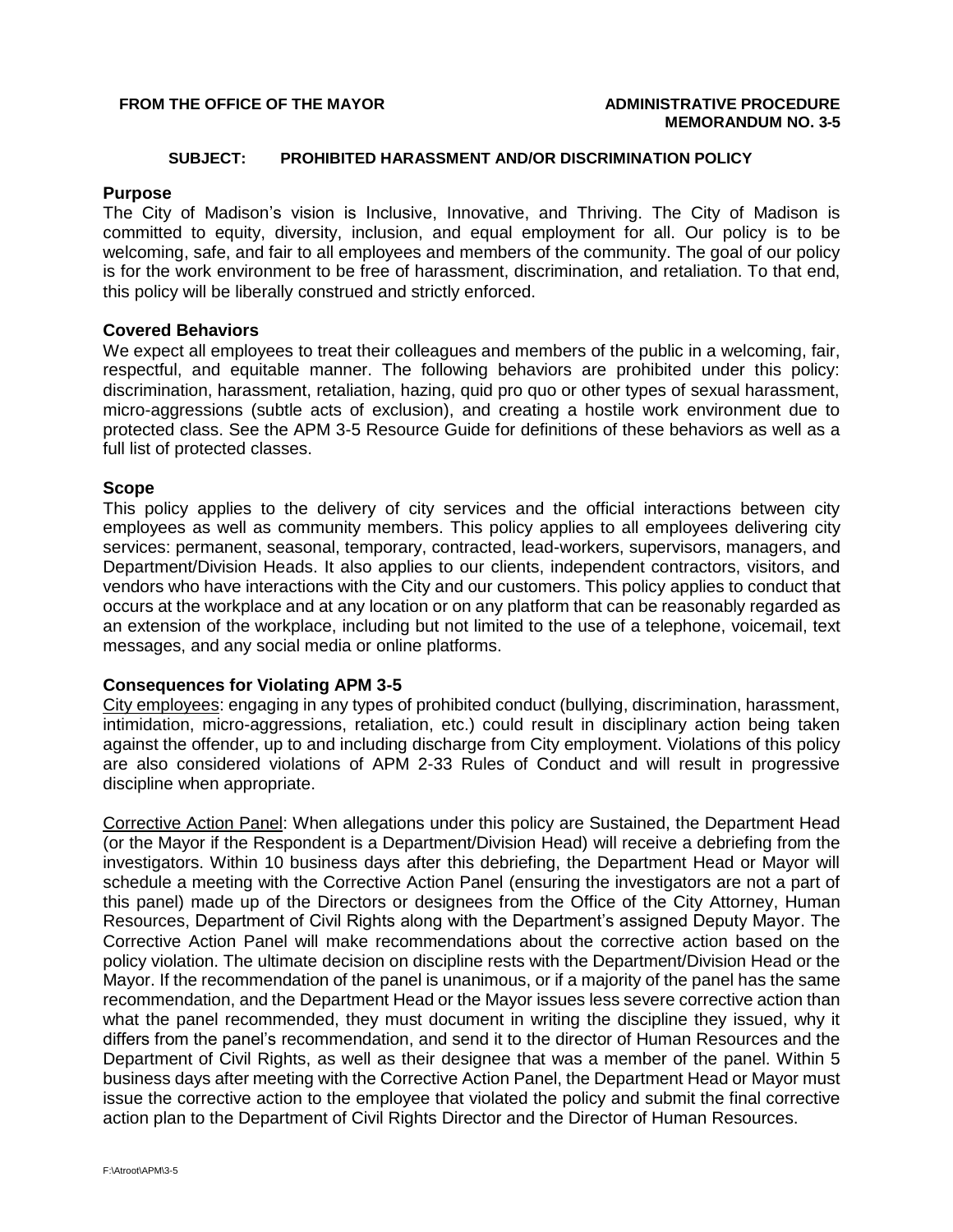Administrative Procedure Memorandum No. 3-5 Page 2

Non-City Employees: If it is found that a client, independent contractor, visitor and/or vendor has engaged in behaviors that violate this policy, actions must be taken to protect the City of Madison employee. If a mandatory reporter witnesses or becomes aware of violations of this policy by a non-city employee and do not report the incident or take measures to protect the employee, they may be in violation of this policy.

Consequences for a non-city employee found to violate this policy will vary depending on the job type of the employee and severity of the incident. Some examples of consequences could include: requiring a client to receive service from a different staff member or location, ending a contract with an independent contractor or vendor, or prohibiting a visitor from returning for a period of time or indefinitely. All decisions regarding consequences for non-city employees should follow written internal policies developed by a department. These policies must be approved by the Department of Civil Rights and Office of the City Attorney. If a department does not have such written procedures approved, the department must consult with the Department of Civil Rights and the Office of the City Attorney before making a decision on a case by case basis.

# **Filing a Complaint**

Reporting a Complaint: All City employees are strongly encouraged to report any violations of this policy. Complaints shall be filed within three hundred (300) days of the alleged violation. If there are repeated incidents that demonstrate a pattern of behavior, the most recent incident should have occurred in the previous 300 days from date of filing a complaint. The Department of Civil Rights Director and/or Affirmative Action Manager, after approval from the Office of the City Attorney, may waive the 300-day time restriction if they believe it is warranted given the severity of an incident. No employment or disciplinary action will be taken against any employee who makes a good faith complaint even if the investigation fails to substantiate any or all allegations of the complaint. No employee may file a complaint in bad faith. Employees who witness a violation of this policy can also file a complaint. At their option, employees may file their complaints with any of the following:

- a. Any lead-worker, supervisor, or manager *(Not necessarily their own lead-worker, supervisor, or manager.)*
- b. Any Department/Division Head<br>c. Human Resources/Labor Relati
- Human Resources/Labor Relations
- d. The Department of Civil Rights
- e. The Mayor's Office *(especially if the complaint is against a Department/Division Head, an Alderperson, DCR staff, or a Mayoral staff person.)*

No person may require an employee to file a complaint with them. No person may prohibit an employee from filing their complaint with any other person or department. No employee shall be discouraged from filing a complaint under this policy. Prohibiting or discouraging an employee from filing a complaint under this policy is itself a prohibited behavior subjecting the individual to investigation and possible discipline under this policy.

Complaint Form: The Department of Civil Rights shall create and distribute a complaint form to facilitate the recording of complaints and to promote the uniformity of information gathered in response to such reports. The form shall also capture the resolution to the matter which the complaining employee requests. However, no one can be forced to use the complaint form. Complaints may be made verbally, electronically, or in writing. The recipient of a verbal complaint shall document the allegations in writing.

Anonymous Complaints**:** Anonymous complaints may be filed at any time, and the Department of Civil Rights will implement a procedure for making such claims to be codified in the APM 3-5 Resource Guide.

# **Safety Assessment**

If, at any time during the complaint analysis or investigation, investigators feel the emotional or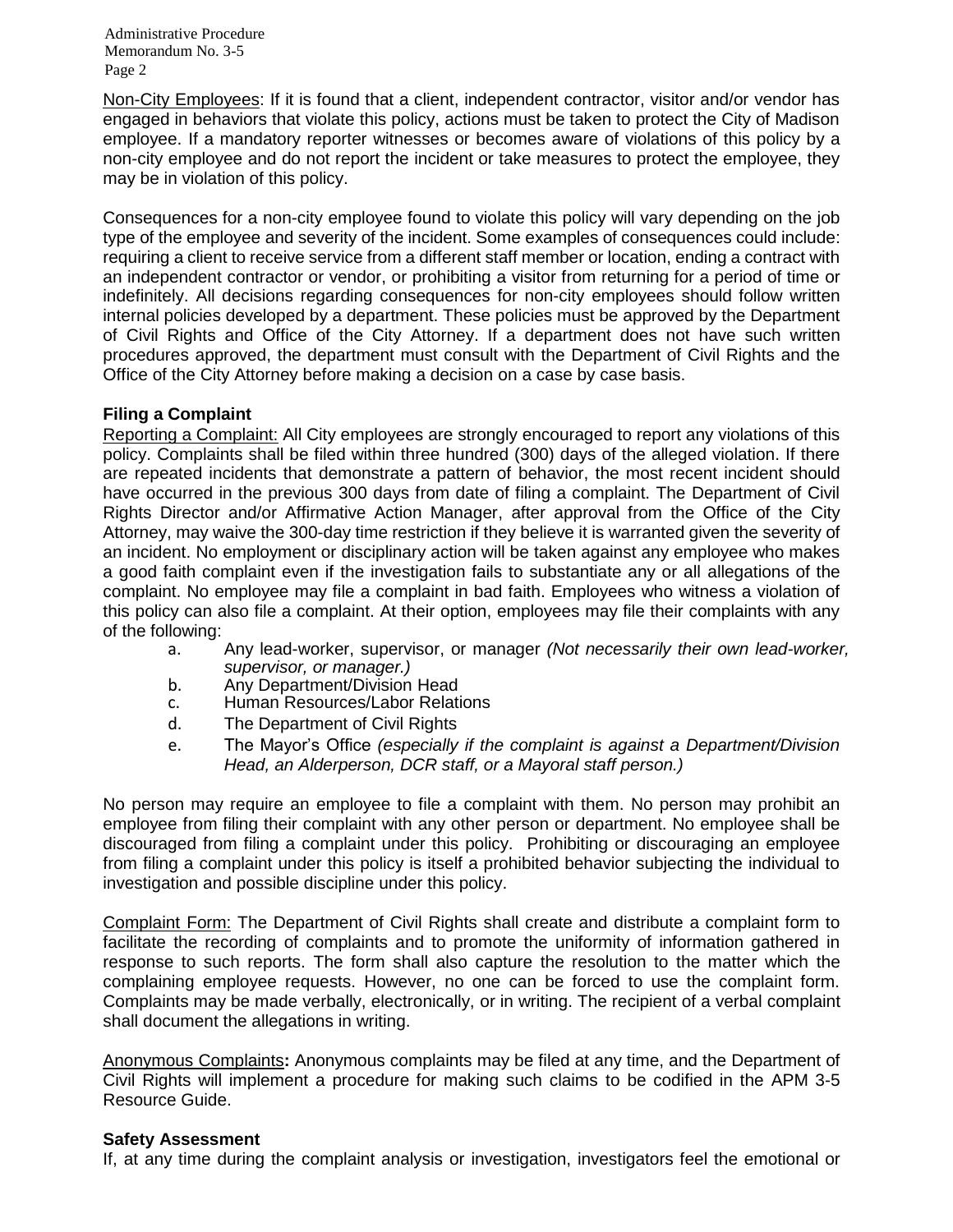Administrative Procedure Memorandum No. 3-5 Page 3

physical safety of any employee is at risk, the Department of Civil Rights will work with the Department Head, Employee Assistance Program, and Human Resources to assess the need to move the alleged offender or to take other measures to provide for a safe and secure workplace environment. The Complainant should not be reassigned if at all possible. If there are severe enough safety concerns, complainants may be kept anonymous at the discretion of the Department of Civil Rights.

# **Investigation Procedures**

All employees are required to cooperate fully with any investigation into alleged violations of this APM. Investigations under this policy are confidential. Any employee discussing any part of the investigation with another City employee except, where appropriate, their personal attorney, Union, or Association representatives, may be in violation of City policy and subject to discipline, up to and including termination of employment. Legal, Union and Association representatives are strictly prohibited from sharing information from a confidential investigation with anyone else.

Written acknowledgement of receipt of a complaint must be forwarded to both the appropriate Department/Division Head (or to the Mayor if the Respondent is a Department/Division Head) and the Department of Civil Rights within 24 hours if received during business hours on a work day and by the following work day if received after business hours on Friday or on the weekend. Failure to follow this timeline may be a violation of this policy.

If the complaint alleges a violation of both this policy and other City policies/procedures, the relevant agencies will work together to investigate and resolve the matter. If the Department of Civil Rights determines the complaint alleges a violation of other City policies/procedures, the Department of Civil Rights will refer the complaint to the appropriate agency for investigation.

Investigations must follow the investigation procedures set out in the APM 3-5 Resource Guide.

Investigators: After receipt of the complaint, the Department of Civil Rights will have fifteen (15) days to assign investigators. After consultation with the appropriate Department/Division Head, the Department of Civil Rights will appoint the investigators who will conduct an immediate investigation into alleged violations of this policy. If none of the appointed individuals are a member of the Respondent's Department/Division, the Department/Division Head will appoint someone from the department/division to assist the investigators with department specific information including Department organization, policies, procedures, etc. relevant to the investigation. In the case of complaints involving sworn law enforcement and firefighters, the Department of Civil Rights will assist the lead investigators from those agencies. Investigations of complaints filed under this policy must be given the highest priority. Such investigations should be promptly initiated and swiftly completed.

Complaints Regarding the Conduct of Elected Officials Involving City Employees: The City has a legal obligation to investigate complaints against elected officials. Accordingly, elected officials of the City of Madison are covered as Respondents under this policy. However, any discipline for sustained violations of this policy against an elected official are conducted pursuant to the statutory authority set forth in the Wisconsin Statutes recognizing the most effective remedy for such violations are those belonging to the electorate - i.e. the power of the ballot box. Any person receiving a report or a complaint alleging a violation of this policy by an elected official shall forward such information to the Department of Civil Rights Director and the Human Resources Director who shall then jointly conduct a prompt, thorough and fair investigation into such allegations as set forth in the Resource Guide. The Department of Civil Rights Director, the Human Resources Director in consultation with the Office of the City Attorney shall, upon completion of their investigation, issue a public report in compliance with sec. 19.356, Wis. Stats., redacting such information as required under Wisconsin's Public Records Law.

Confidentiality Protected: A high degree of confidentiality is necessary to foster effective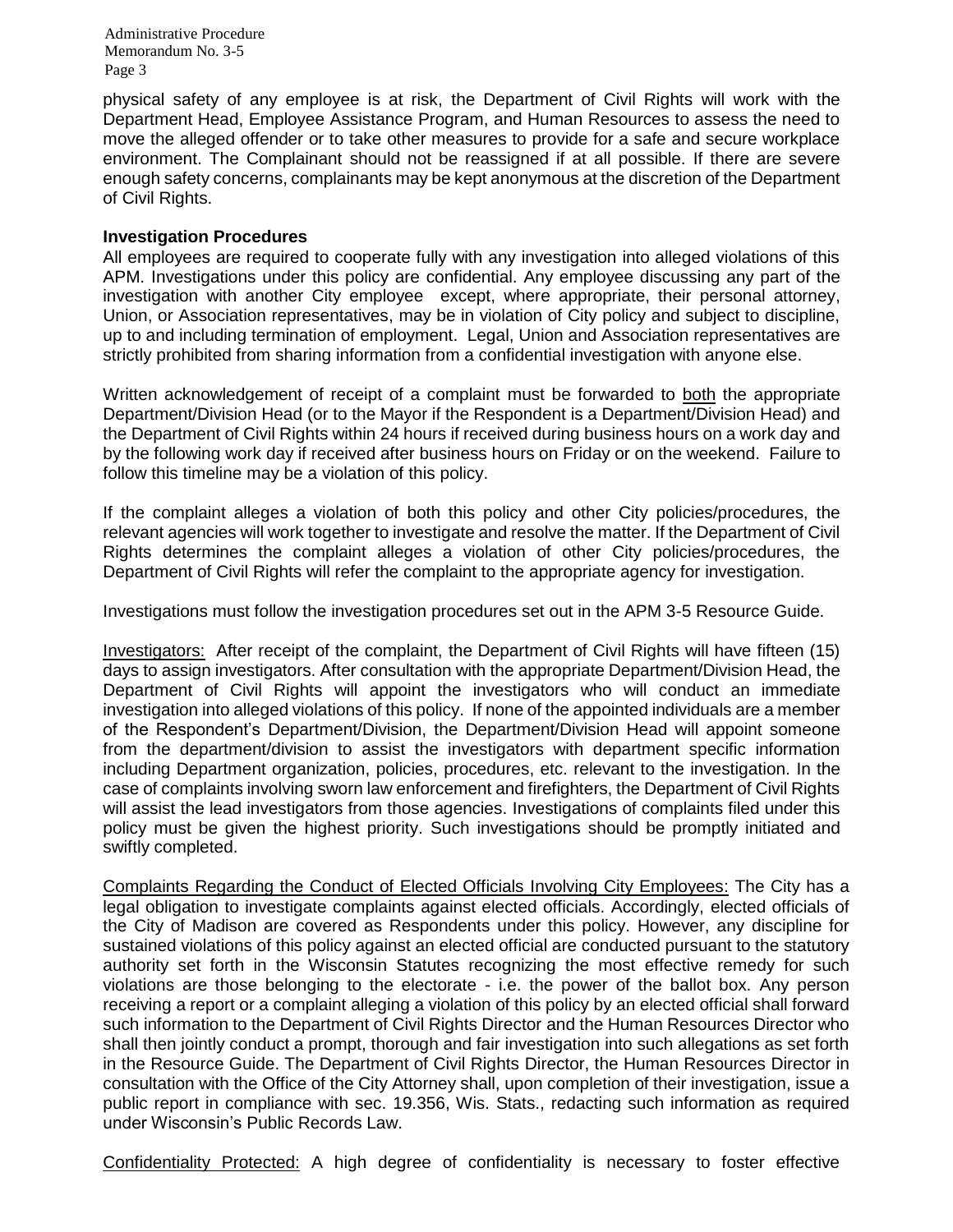Administrative Procedure Memorandum No. 3-5 Page 4

resolutions to complaints filed under this policy. Wherever possible, complaints are to be maintained and processed in a manner that can protect confidentiality of all parties within the boundaries of federal, state and local laws. These prohibitions shall not apply to communications between a City employee and their chosen representative/personal attorney.

# **Roles and Responsibilities**

Department/Division Heads**:** Department/Division Heads must take affirmative steps to ensure equal employment opportunities and a welcome, fair, and equitable culture for all City employees. While such affirmative management will take many forms, the following steps are required under this policy:

- 1. Circulate this memorandum to all employees, at least once a year and review this policy with all lead-workers, supervisors and managers at least once each year.
- 2. Ensure all new hires are trained on the policy within 45 days of hire or at the earliest date that training is available.
- 3. Ensure all supervisors and lead workers receive refresher training on the policy.
- 4. Ensure supervisors and lead workers are following these procedures and are accountable to their roles and responsibilities below.
- 5. Ensure all employees receive refresher training on the policy on a regular basis set forth by the Department of Civil Rights in the APM 3-5 Resource Guide.
- 6. Ensure staff members assigned to investigations by the Department of Civil Rights are made available to complete the investigation in a timely manner.
- 7. Issue corrective action following the guidelines set out in the Resource Guide no later than 10 days after the Corrective Action Panel meeting.
- 8. Forward a copy of the corrective action (written warning, suspension, performance improvement plan, last chance agreement, etc.) taken to the Department of Civil Rights. If the corrective action is a verbal warning, the Department/Division Head will prepare a memo so stating and forward that document to the Department of Civil Rights.

Mandatory Reporters Under This Policy: Department Heads, Managers, Supervisors, and Lead-Workers are held to a higher standard of conduct and are expected to serve as role models by demonstrating their commitment to this policy in their everyday conduct. Lead workers, Supervisors and Managers (including Department/Division Heads) are mandatory reporters under this policy. Any mandatory reporter who fails to take appropriate action upon observing an act prohibited by this policy, or who fails to take appropriate action upon receiving knowledge of a possible violation of this policy is subject to investigation for violating this policy and is subject to discipline up to, and including, termination. Lead-workers, supervisors, and managers are required to:

- 1. Fully cooperate with the Department of Civil Rights Investigations.
- 2. Take all complaints and allegations seriously and maintain confidentiality.
- 3. Take appropriate action, which may include immediate intervention, when they observe conduct that violates this policy.
- 4. All mandatory reporters are required to promptly notify both their Department/Division Head and the Department of Civil Rights, in writing, of all instances of known, observed and/or reported acts which may indicate a violation of this policy. Notification must take place within 24 hours, during business hours on a work day and by the following work day if after business hours on Friday or on the weekend. In addition to the behaviors described in this policy, mandatory reporting also includes acts such as hate crimes, sexual contact, stalking, and battery. When an employee reports an act(s) that could constitute criminal activity, mandatory reporters should contact the Office of the City Attorney who will handle any reporting to law enforcement after consultation with Human Resources and the Department of Civil Rights. If the complaint concerns the Department/Division Head, the lead-worker, supervisor, or manager should refer the complaint to the Mayor's Office or the Department of Civil Rights.
- 5. Offer the Employee Assistance Program when appropriate.
- 6. Recuse themselves when a conflict of interest is apparent or suspected in an investigation.